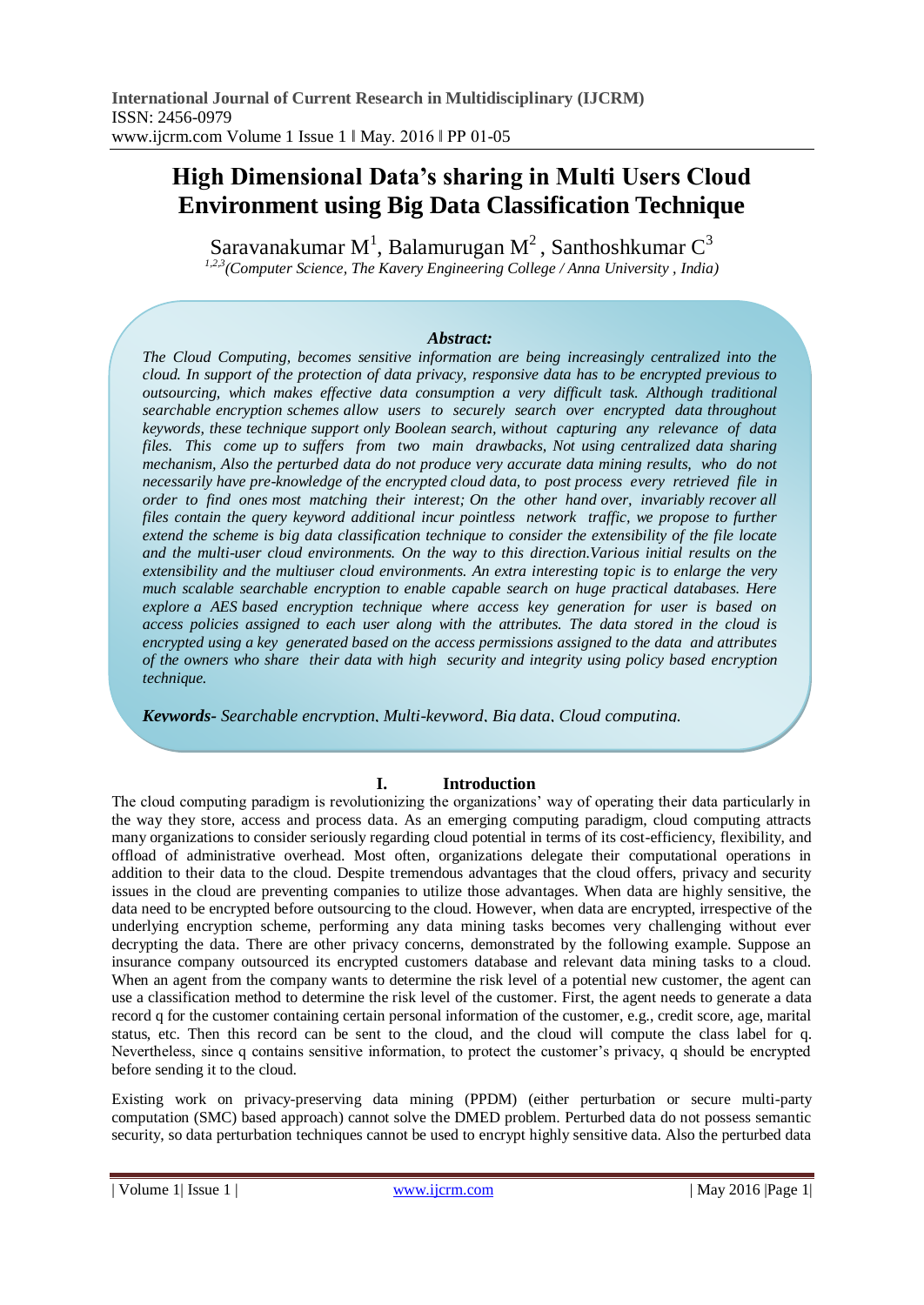do not produce very accurate data mining results. Secure multi-party computation based approach assumes data are distributed and not encrypted at each participating party.

In addition, many intermediate computations are performed based on non-encrypted data. As a result, in this paper, we proposed novel methods to effectively solve the DMED problem assuming that the encrypted data are outsourced to a cloud. Specifically, we focus on the classification problem since it is one of the most common data mining tasks. Because each classification technique has their own advantage, to be concrete, this paper concentrates on executing the k-nearest neighbor classification method over encrypted data in the cloud computing environment

## **II. Literature survey**

#### **2.1 Privacy-Preserving and Outsourced Multi-User k-Means Clustering**

Clustering is one of the commonly used tasks in various data mining applications. Briefly, clustering [1]–[3] is the unsupervised classification of data items (or feature vectors) into groups (or clusters) such that similar data items reside in the same group. It has immense importance in various fields, including information retrieval [4], machine learning [5], pattern recognition [6], image analysis [7], and text mining [8]. Some real-life applications related to clustering include categorizing results returned by a search engine in response to a user's query, grouping persons into categories based on their DNA information, etc.In general, if the data involved in clustering belongs to a single entity (hereafter referred to as a user), then it can be done in a trivial fashion. However, in some cases, multiple users, such as companies, governmental agencies, and health care organizations, each holding a dataset, may want to collaboratively perform clustering task on their combined data and share the clustering results. Due to privacy concerns, users may not be willing to share their data with the other users and thus the distributed clustering task1 should be done in a privacy-preserving manner. This problem, referred to as privacy-preserving distributed clustering (PPDC), can be best explained by the following example: • Consider two health agencies (e.g., the U.S. CDC and the public health agency of Canada) each holding a dataset containing the disease patterns and clinical outcomes of their patients. Since both the agencies have their own data collecting methods, suppose that they want to cluster their combined datasets and identify interesting clusters that would enable directions for better disease control mechanisms.However, due to government regulations and the sensitive nature of the data, they may not be willing to share their data with one another. Therefore, they have to collaboratively perform the clustering task on their joint datasets in a privacypreserving manner. Once the clustering process is done, they can exchange necessary information (after proper sanitization) if needed. The existing PPDC methods (e.g.,  $[9]-[12]$ ) incur significant cost (computation, communication and storage) on the participating users and thus they are not suitable if the users do not have sufficient resources to perform the clustering task.

#### **2.2Public-Key Encryption with Data Sharing in Dynamic Groups for Mobile Cloud Storage**

Mobile cloud computing is referred as the combination of cloud computing and mobile networks to bring benefits for both mobile users and cloud computing providers. While once the data of mobile users is outsourced to the cloud, it is a formidable and challenging task for the data owners to realize both the data confi- dentiality and the utilization because it seems unachievable to search and retrieve the special contents on the data encrypted by traditional encryption schemes. To address this issue, we propose a searchable public-key encryption scheme for a group of users in mobile cloud storage. In our proposal, a dynamic asymmetric group key agreement protocol is utilized for data sharing among a body of mobile users and the technique of proxy resignature is employed to update the searchable ciphertexts when the mobile users in the group varies. Through the security proof and performance evaluation, we demonstrate the new scheme is both secure and efficient, and hence it reaches the requirements of the users, network operators, as well as cloud computing providers in application

The system public key encryption with keyword search scheme that supporting data sharing among multiple mobile users in a dynamic group. As far as we know, our work is among the first few ones to achieve the privacy preserving keyword search on encrypted data in mobile cloud storage.We motivate the searchable public-key encryption with data sharing for dynamic groups in mobile cloud storage and describe the system model and security threats. Deriving from the group key agreement protocol and proxy re-encryption, we propose a searchable encryption scheme which provides data sharing, group dynamic and efficient cipher texts updating. 3. We prove the security and justify the performance of our scheme by analyzing the computation, communication and storage overhead.

# **2.3 Multi-Owner Data Sharing in Cloud Storage Using Policy Based Encryption**

Cloud storages are generally hosted by third parties where data can be stored and hared. Cloud storage provides virtualized pools of storage and people buy or lease storage capacity from them. The security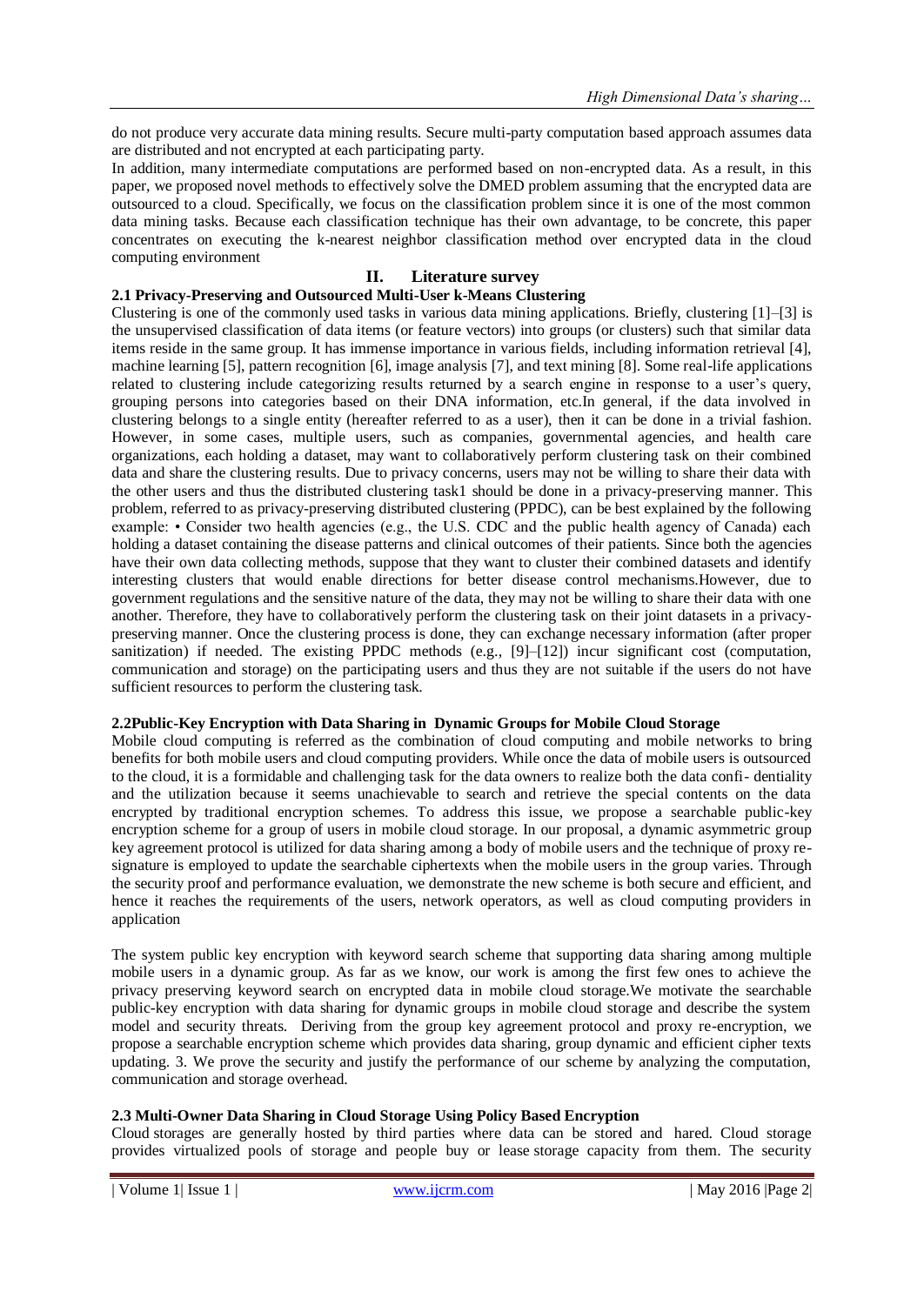of data is major problem when people use commercial cloud services to store their data. To avoid unauthorized access, data should be encrypted before outsourcing. Instead of attribute based encryption, role based policies can be generated and based on that policies encryption can be done. In the case of data with multiple owners, the access control, integrity and revocation are major issues.

All the owners must have same access policy and revocation should be done with the permission of all owners. Another major issue is key generation and management. Here we explore a policy based encryption technique where access key generation for user is based on access policies assigned to each user along with the attributes. The data stored in the cloud is encrypted using a key generated based on the access permissions assigned to the data and attributes of the owners who share their data with high security and integrity using policy based encryption technique. Cloud computing is a general term for anything that involves delivering hosted services, scalable services like data sharing, accessing etc., over the web on demand basis. It uses the web and central remote servers to maintain data and applications. Cloud computing allows consumers and businesses to use applications without installation and access their personal files at any computer with web access. This technology allows for much more efficient computing by centralizing storage, memory, processing and bandwidth. Cloud computing is broken down into three segments: "application" "storage" and "connectivity". Each segment serves a different purpose and offers different products for businesses and individuals around the world.

# **2.4An Efficient and Secure Protocol for Querying High-Dimensional Data in the Cloud Technical Report**

Data-as-a-service (DaaS) is a cloud computing service that emerged as a viable option to businesses and individuals for outsourcing and sharing their collected data with other parties. Although the cloud computing paradigm provides great flexibility to consumers with respect to computation and storage capabilities, it imposes serious concerns about the confidentiality of the outsourced data as well as the privacy of the individuals referenced in the data. In this paper we formulate and address the problem of querying encrypted data in a cloud environment such that query processing is confidential and the result is differentially private. We propose a framework where the data provider uploads an encrypted index of her anonymized data to a DaaS service provider that is responsible for answering range count queries from authorized data miners for the purpose of data mining. To satisfy the confidentiality requirement, we leverage attribute based encryption to construct a secure kd-tree index over the differentially private data for fast access. We also utilize the exponential variant of the ElGamal cryptosystem to efficiently perform homomorphic operations on encrypted data. Experiments on real-life data demonstrate that our proposed framework can efficiently answer range queries and is scalable with increasing data size.

# **III. Methodology**

Multi-user cloud environment cloud environment using Big Data Classification Technique. To develop the highly scalable searchable encryption. Secure overlay cloud storage system that achieves key encryption control is proposed. the proposed architecture uses some important security services including authentication, encryption and decryption. It associates outsourced files with file access policies, and assuredly deletes files to make them unrecoverable to anyone upon revocations of file access policies. To achieve such security goals of secure key to sharing file system of key process.

#### **COMPENSATION**

- To enable efficient search on large practical database
- Centralized security control in cloud server.
- Automate deployment in data sharing in cloud server.
- Time limit for data sharing in cloud server.
- Unauthorized user not hacking the data in cloud server.

# **OVERVIEW OF THE BIG DATA CLASSIFICATION**

A classic domain like stock market data are constantly generating a large quantity of information such as bids, buys and puts, in every single seconds [2]. This information impact on different factors such as domestic and international news, government reports and natural disasters and so on, hence it is nearly impossible to have required and appropriate information to user over such a complex and voluminous data so it is crucial that such a data should be classified appropriately and presented to the user for his convenience and ease of access. Classification technique is used to solve the above challenges which classify the big data according to the format of the data that must be processed, the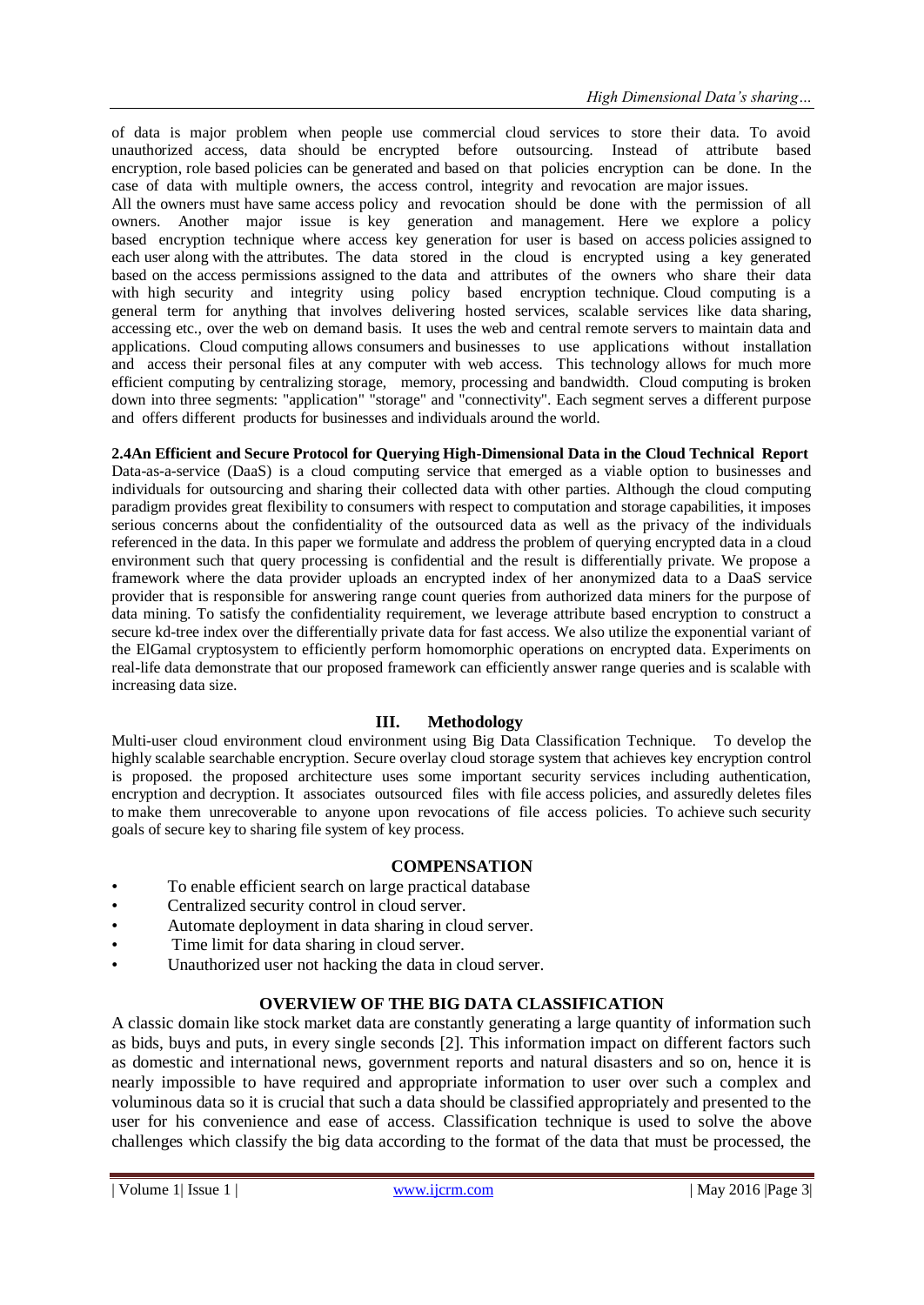type of analysis to be applied, the processing techniques at work, and the data sources for the data that the target system is required to acquire, load, process, analyze and store. To illustrate these techniques

### **I. FIGURES AND TABLES**



Fig 1.0, System Architecture

#### **IV. Conclusion**

We contain investigate on the using Big Data Classification Technique using multi-keyword search issue over encrypted cloud data, and proposed method. The BDCT include equally the significance score and the partiality factors of keywords to improve more specific explore and better user's experience, respectively. Furthermore, we have proposed the enhanced BDCT method supporting classified to improve efficiency of cloud data in data sharing. we design a secure data sharing with policies for dynamic groups of owners in a cloud storage system. During this, a user is bright to share data with others in the system as well as a group is also accomplished of storing and sharing their data. Moreover, this system supports efficient file revocation n and policy changing. More specially, efficient file revocation can be achieved throughout file policy revocation. So users cannot decrypt files stored in the cloud. Moreover, the storage overhead and the encryption computation cost are constant. Extensive analyses show that our proposed scheme satisfies the desired security requirements and guarantees efficiency as well.

#### **REFERENCES**

- [1] H. Liang, L. X. Cai, D. Huang, X. Shen, and D. Peng, "An smdpbased service model for interdomain resource allocation in mobile cloud networks," IEEE Transactions on Vehicular Technology, vol. 61, no. 5, pp. 2222–2232, 2012.
- [2] M. M. Mahmoud and X. Shen, "A cloud-based scheme for protecting source-location privacy against hotspot-locating attack in wireless sensor networks," IEEE Transactions on Parallel and Distributed Systems, vol. 23, no. 10, pp. 1805–1818, 2012.
- [3] Q. Shen, X. Liang, X. Shen, X. Lin, and H. Luo, "Exploiting geodistributed clouds for e-health monitoring system with minimum service delay and privacy preservation," IEEE Journal of Biomedical and Health Informatics, vol. 18, no. 2, pp. 430–439, 2014.
- [4] T. Jung, X. Mao, X. Li, S.-J. Tang, W. Gong, and L. Zhang, "Privacypreserving data aggregation without secure channel: multivariate polynomial evaluation," in Proceedings of INFOCOM. IEEE, 2013, pp. 2634–2642.
- [5] Y. Yang, H. Li, W. Liu, H. Yang, and M. Wen, "Secure dynamic searchable symmetric encryption with constant document update cost," in Proceedings of GLOBCOM. IEEE, 2014, to appear.
- [6] N. Cao, C. Wang, M. Li, K. Ren, and W. Lou, "Privacy-preserving multikeyword ranked search over encrypted cloud data," IEEE Transactions on Parallel and Distributed Systems, vol. 25, no. 1, pp. 222–233, 2014.
- [7] D. X. Song, D. Wagner, and A. Perrig, "Practical techniques for searches on encrypted data," in Proceedings of S&P. IEEE, 2000, pp. 44–55.
- [8] R. Li, Z. Xu, W. Kang, K. C. Yow, and C.-Z. Xu, "Efficient multikeyword ranked query over encrypted data in cloud computing," Future Generation Computer Systems, vol. 30, pp. 179–190, 2014.
- [9] H. Li, D. Liu, Y. Dai, T. H. Luan, and X. Shen, "Enabling efficient multi-keyword ranked search over encrypted cloud data through blind storage," IEEE Transactions on Emerging Topics in Computing, 2014, DOI10.1109/TETC.2014.2371239.
- [10] C. Wang, N. Cao, J. Li, K. Ren, and W. Lou, "Secure ranked keyword search over encrypted cloud data," in Proceedings of ICDCS. IEEE, 2010, pp. 253–262.
- [11] A. Boldyreva, N. Chenette, Y. Lee, and A. Oneill, "Order-preserving symmetric encryption," in Advances in Cryptology-EUROCRYPT. Springer, 2009, pp. 224–241.
- [12] W. Sun, B. Wang, N. Cao, M. Li, W. Lou, Y. T. Hou, and H. Li, "Verifiable privacy-preserving multi-keyword text search in the cloud supporting similarity-based ranking," IEEE Transactions on Parallel and Distributed Systems, vol. DOI: 10.1109/TPDS.2013.282, 2013.
- [13] J. Yu, P. Lu, Y. Zhu, G. Xue, and M. Li, "Towards secure multikeyword top-k retrieval over encrypted cloud data," IEEE Transactions on Dependable and Secure Computing, vol. 10, no. 4, pp. 239–250, 2013.
- [14] A. Arvanitis and G. Koutrika, "Towards preference-aware relational databases," in International Conference on Data Engineering (ICDE). IEEE, 2012, pp. 426–437.
- [15] G. Koutrika, E. Pitoura, and K. Stefanidis, "Preference-based query personalization," in Advanced Query Processing. Springer, 2013, pp. 57–81.
- [16] B. Zhang and F. Zhang, "An efficient public key encryption with conjunctive-subset keywords search," Journal of Network and Computer Applications, vol. 34, no. 1, pp. 262–267, 2011.